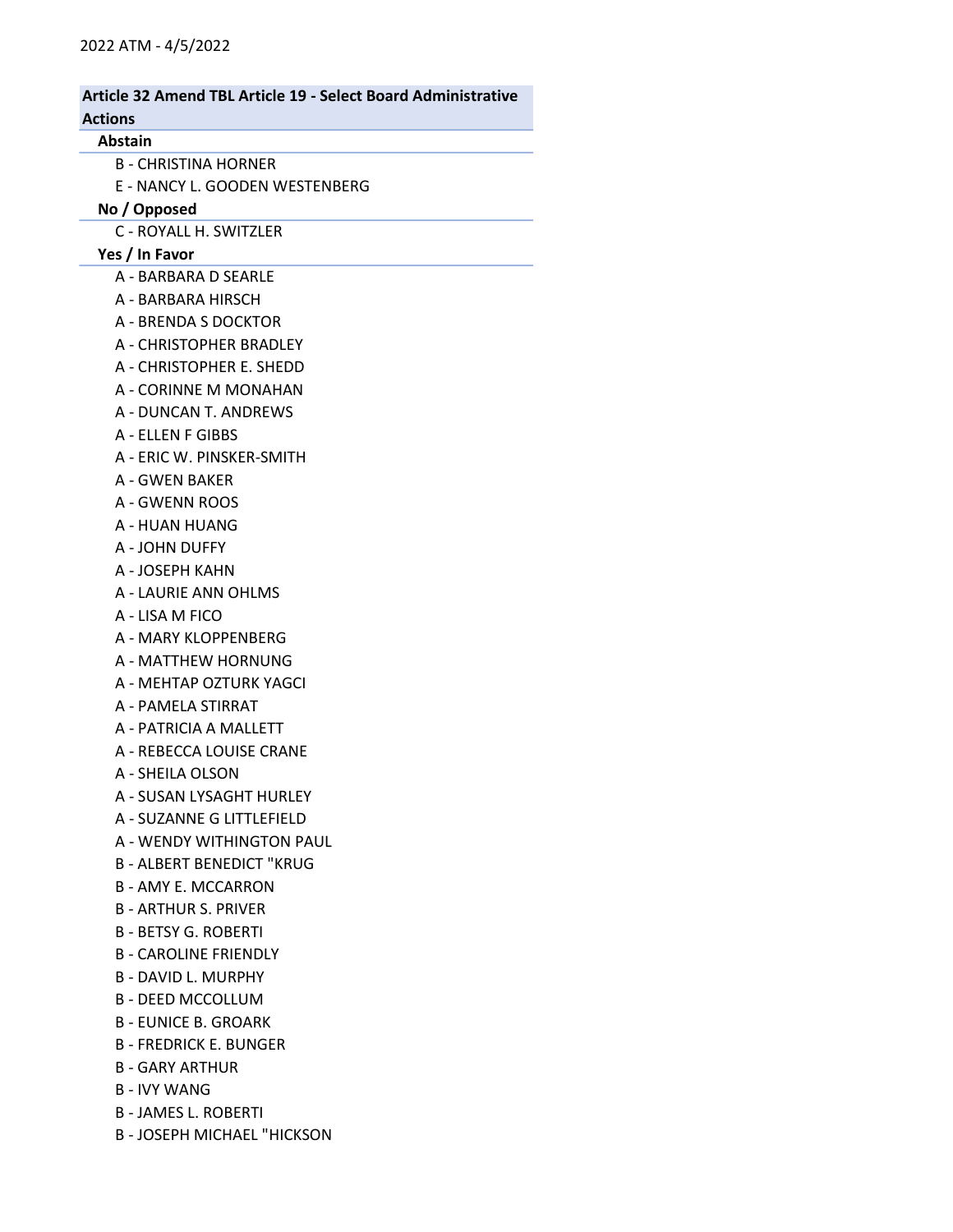## Article 32 Amend TBL Article 19 - Select Board Administrative Actions B - JOSEPH SCHOTT B - KATHERINE S. CORT B - KELLY C. FRIENDLY B - LINDA H. CHOW B - MELISSA A. MARTIN B - MIDDLETON ANSLEY "MARTIN B - NORA TRACY PHILLIPS B - PAUL THOMAS DELANEY B - PETRO LISOWSKY B - ROBERTA MORGENSTERN B - S. PETER W. JONES B - SCOTT K. BENDER B - SKYE JACOBS C - AMY SB GOTTSCHALK C - ANDREA N. WARD C - ANN M. HOWLEY C - ANN WELKE RAPPAPORT C - BEATRICE BEZMALINOVIC DHEBAR C - ELIZABETH LASHWAY C - HOLLY M. GRACE C - HYUN SOOK RYU SONG C - KATE MCGEOUGH C - KATHY Y. EGAN C - KELLY MCCOULF NORRIS C - LEANNE J. LEIBMAN C - LINDA OLIVER GRAPE C - LOIS SULLIVAN C - LUCIENNE V. RONCO C - LUCY ROONEY KAPPLES C - MARCIA TESTA SIMONSON C - MARTIN JAY "MCHALE C - PAMELA POSEY C - SARA H. RAVERET C - SARAH H. PEDERSEN C - SHANI M. DEFINA C - SHARON L. GRAY C - STEVEN D. FESSLER C - SUSAN K. MAGGIONI C - THOMAS H. ULFELDER C - WENDY HARRIS GARBER D - ANN-MARA S. LANZA D - CAROL ALMEDA-MORROW D - CHRISTINE A. KEHOE D - CRAIG EDWARD MACK D - DEREK B. REDGATE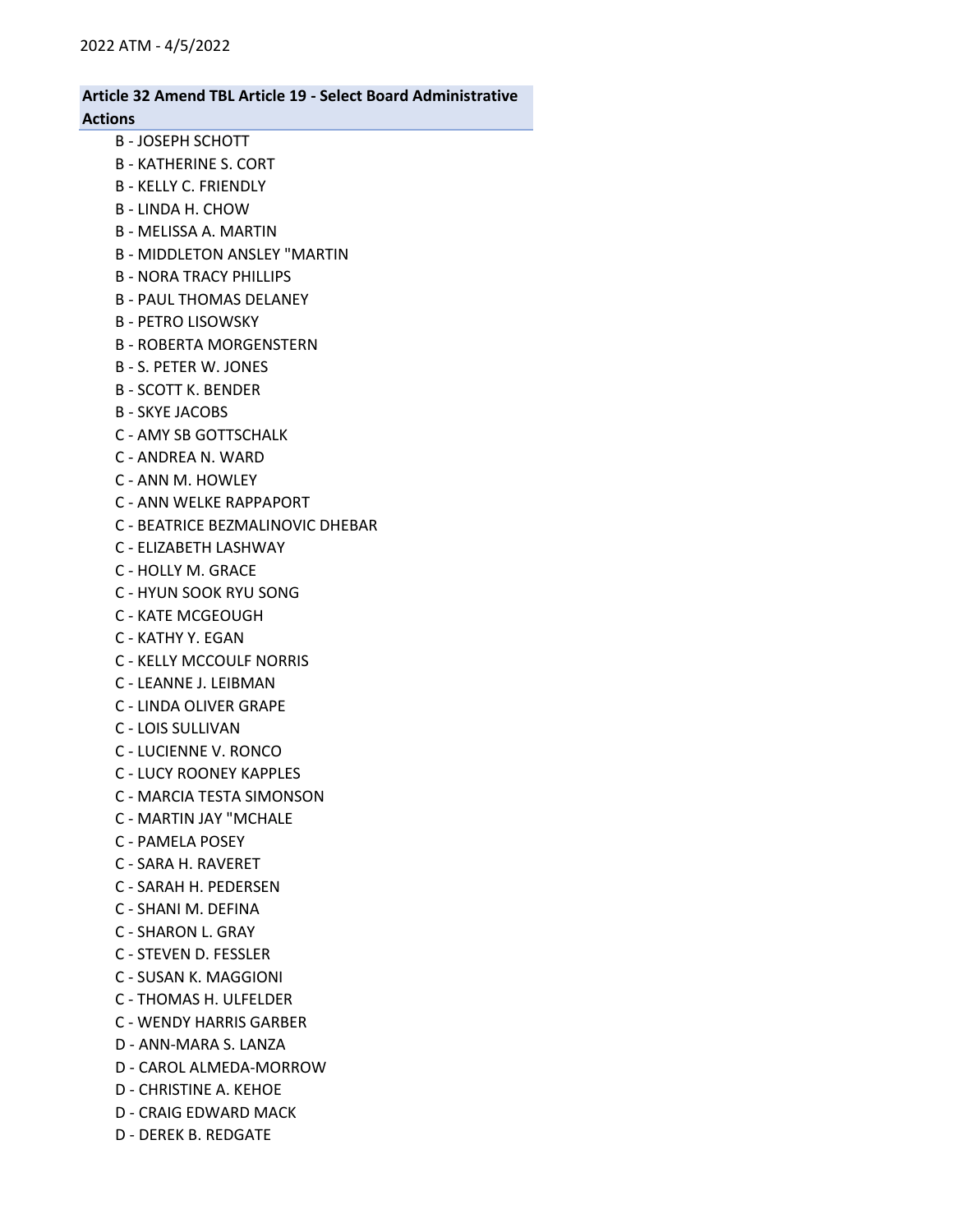| <b>Article 32 Amend TBL Article 19 - Select Board Administrative</b><br><b>Actions</b> |
|----------------------------------------------------------------------------------------|
| D - DIANE E. HALL                                                                      |
| D - FLIZABETH H. SHLALA                                                                |
| D - ELIZABETH SULLIVAN WOODS                                                           |
| <b>D - GAIL FRANCES SULLIVAN</b>                                                       |
| <b>D-IAN COHEN</b>                                                                     |
| D - ILLANA S. NISSENBAUM                                                               |
| D - JOHN D. LANZA                                                                      |
| <b>D-JOHN SCHULER</b>                                                                  |
| D - LAURA ROBERT-FRAGASSO                                                              |
| D - LAURA SCHOTSKY OLTON                                                               |
| D - LINA EVE VITA MUSAYEV                                                              |
| D - LORI A. FERRANTE                                                                   |
| <b>D - MARGIE PALLADINO</b>                                                            |
| D - MARK B. BENJAMIN                                                                   |
| D - MARY BETH GRIMM                                                                    |
| D - MASON R. SMITH                                                                     |
| <b>D - MAURA MURPHY</b>                                                                |
| <b>D - PATTI QUIGLEY</b>                                                               |
| <b>D - QUENTIN S. PRIDEAUX</b>                                                         |
| D - RICHARD D. "HILL                                                                   |
| D - SANDRA SABA JOSEPH                                                                 |
| <b>D - STEPHEN G. MURPHY</b>                                                           |
| D - W. ARTHUR "GARRITY                                                                 |
| <b>E - CAREN PARKER</b>                                                                |
| E - DENNIS DISCHINO                                                                    |
| E - JACQUI VAN LOOY                                                                    |
| <b>E - JARED W. PARKER</b>                                                             |
| E - JESSICA BETH GRAHAM                                                                |
| E - JOAN GAUGHAN                                                                       |
| E - KATHERINE K. MACDONALD                                                             |
| E - KATHERINE L. "BABSON                                                               |
| E - KEVIN J. MACDONALD                                                                 |
| <b>E - LAURENCE D. SHIND</b>                                                           |
| <b>E-LISE M. OLNEY</b>                                                                 |
| E - MARLA L. ROBINSON                                                                  |
| <b>E - MARY GARD</b>                                                                   |
| E - NEAL R. GOINS                                                                      |
| E - ODESSA MB SANCHEZ                                                                  |
| E - PAUL A. CRAMER                                                                     |
| E - RAINA C. MCMANUS                                                                   |
| E - RANI ELWY                                                                          |
| E - REGINA C. LAROCQUE                                                                 |
| <b>E - RUSSELL THOMAS GENTRY</b>                                                       |
| E - SUSAN E. RYAN                                                                      |

E - SYLVIA T. HAHN-GRIFFITHS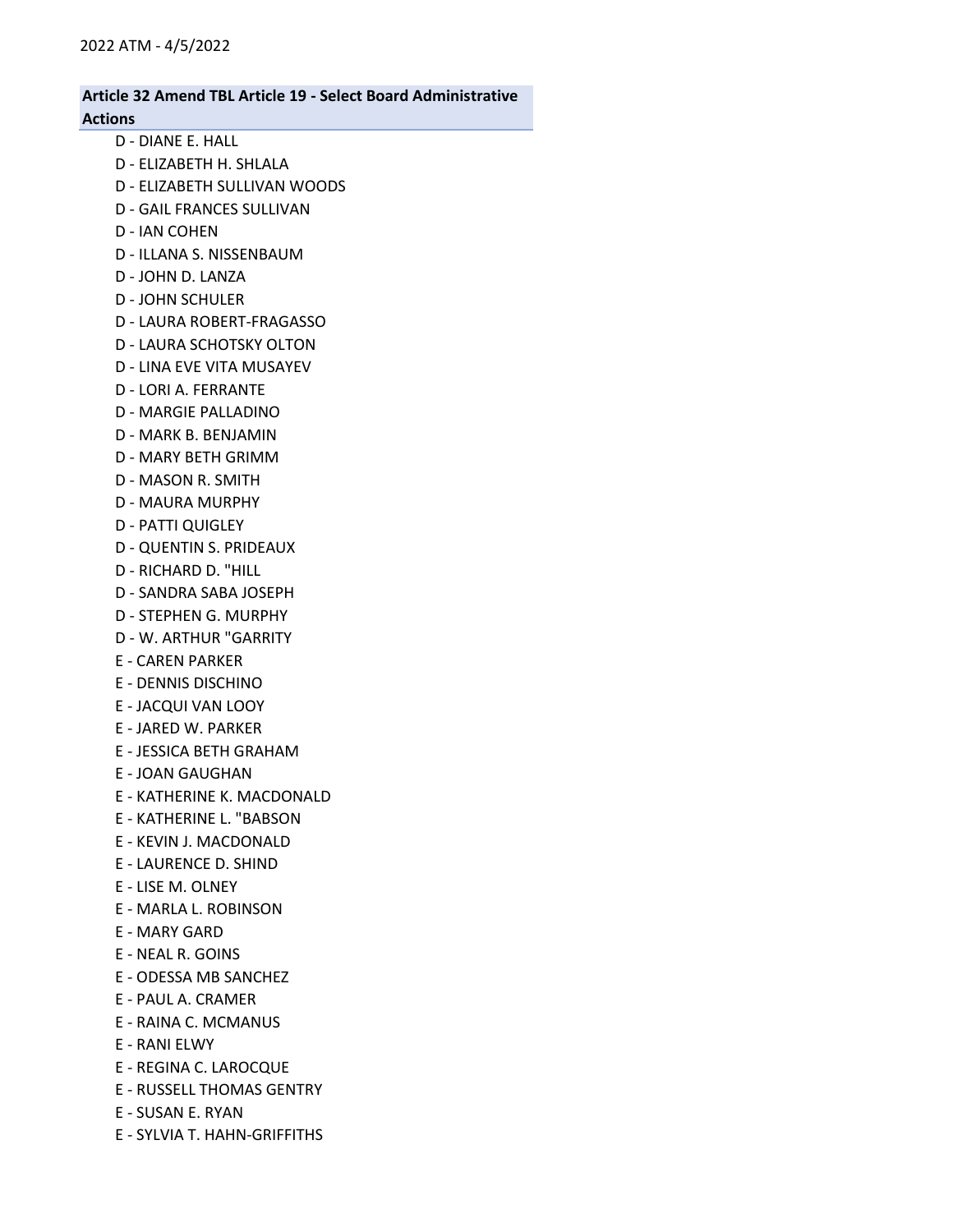## Article 32 Amend TBL Article 19 - Select Board Administrative Actions

- E THOMAS J. MACDONALD E - TIMOTHY W. FULHAM
- E WENDY A. HAERING-ENGELS
- E WENDY S. BECK VON PECCOZ
- F ANNE P. COHEN
- F C. MADISON "RILEY
- F CYNTHIA C. EDWARDS
- F DAVID LIVINGSTON
- F DAVID RYAN DAWS
- F ELAINE M. PUTNAM
- F ELIZABETH LANGE
- F ELIZABETH MAY
- F FREDERIC W. RIPLEY
- F HOPE CROSIER
- F JAY PROSNITZ
- F LISA COLLINS
- F MICHAEL ANDREW LICATA
- F MICHAEL J. MASTRIANNI
- F MICHELE DRAGON LIVINGSTON
- F NICHOLE ANN BERNIER
- F NIKI BRINKMAN-OFENLOCH
- F PRUDENCE B. HAY
- F SALVATORE "DEFAZIO
- F SARA A. JENNINGS
- F SHAWN BAKER
- F SUSAN KAGAN LANGE
- F VIRGINIA LEE FERKO
- G ALLAN L. PORT
- G ANDREW A. WILSON
- G CRAIG L. COHEN
- G DIANE CAMPBELL
- G DOUGLAS W. SMITH
- G EDWARD D. FOLLAND
- G FREDERICK W. SCHALLER
- G HAROLD N. "KAPLAN
- G JANET Z. GIELE
- G JE'LESIA JONES
- G JOAN HACKETT CODY
- G JUDSON L. JAFFE
- G KARL HAMMOND
- G KATHLEEN F. TRUMBULL
- G LORRI WOODACRE
- G MARJORIE R. FREIMAN
- G MARY ANN CLUGGISH
- G MICHAEL R. TOBIN